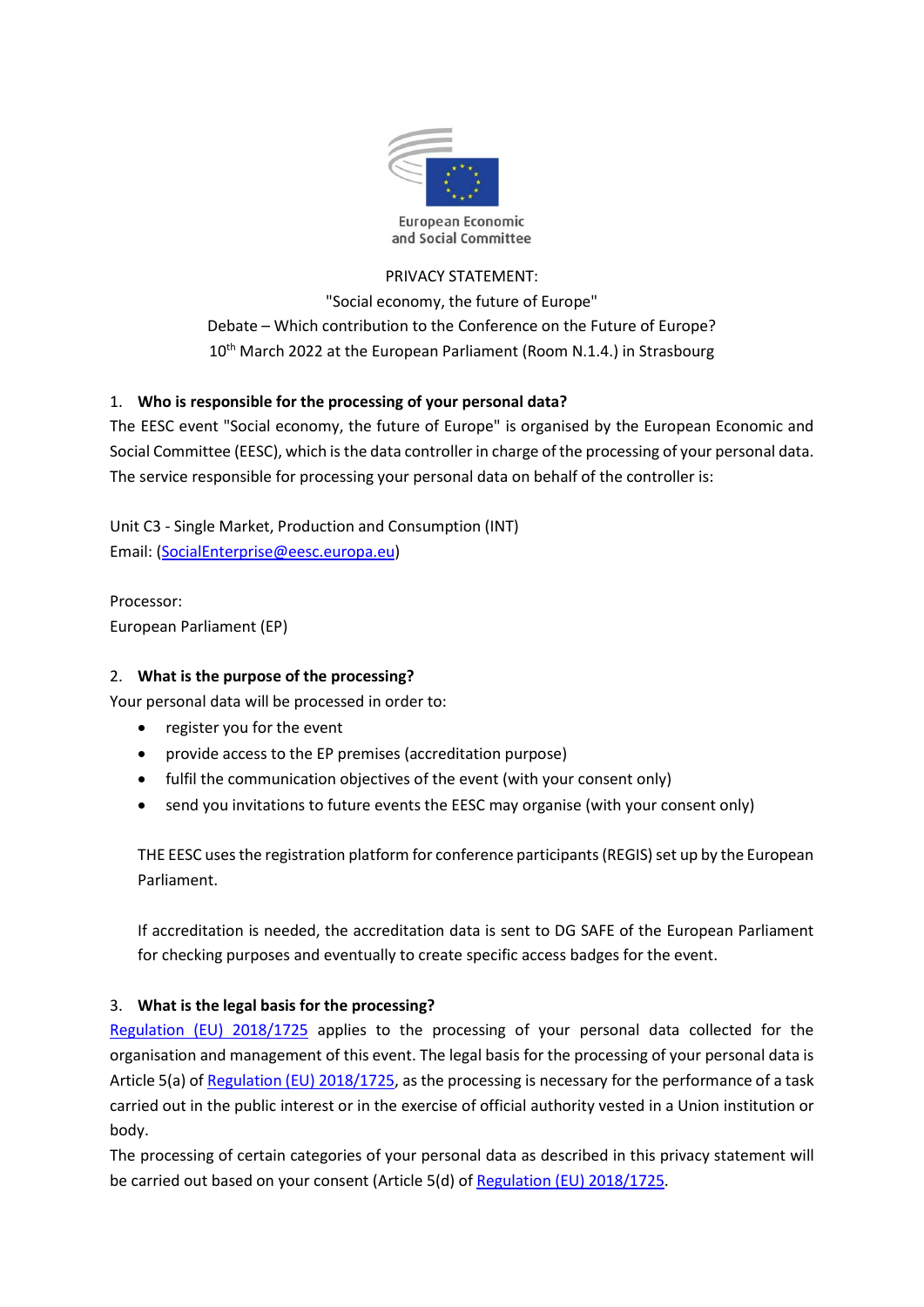### 4. What personal data are processed?

The following personal data will be processed

• first name, last name, organisation, business sector, function, city, country, ID card/passport number, nationality, date of birth, contact details (email, phone, social media, website), some characteristics concerning special needs (disability).

Your consent is required for:

- photos, audio and video recordings and web streaming related to the event
- invitations to future events the EESC may organise

Sharing contact details in the participants' App between participants is only allowed when both parties give consent.

### 5. Who are the recipients or categories of recipients of your personal data?

The recipients of your data will be the EESC staff in charge of the organisation, management and follow-up of this event.

Directorate-General for Security and Safety of the European Parliament for the participants to gain access to the European Parliament buildings.

# 6. Are your personal data transferred to a third country (non-EU Member State) or international organisation?

Your personal data will not be transferred to a non-EU member state and/or international organisation.

#### 7. How can you exercise your rights?

You have the right to request access to your personal data. You also have the right to request rectification or erasure of your personal data or restriction of the processing of your personal data. You also have the right to withdraw your consent at any time. Please note that withdrawal of consent will not have retroactive effect (processing of your personal data based on your consent before withdrawal is lawful up to the moment when you withdraw your consent).

Where applicable, you have the right to object to the processing of your data. Where applicable, you have the right to receive your personal data provided to the controller or to have your personal data transmitted directly to another controller (data portability).

You can direct your queries to [SocialEnterprise@eesc.europa.eu]. The query will be dealt with within 20 working days.

You have the right to lodge a complaint with the European Data Protection Supervisor (edps@edps.europa.eu) if you consider that your rights under Regulation (EU) 2018/1725 have been infringed as a result of the processing of your personal data.